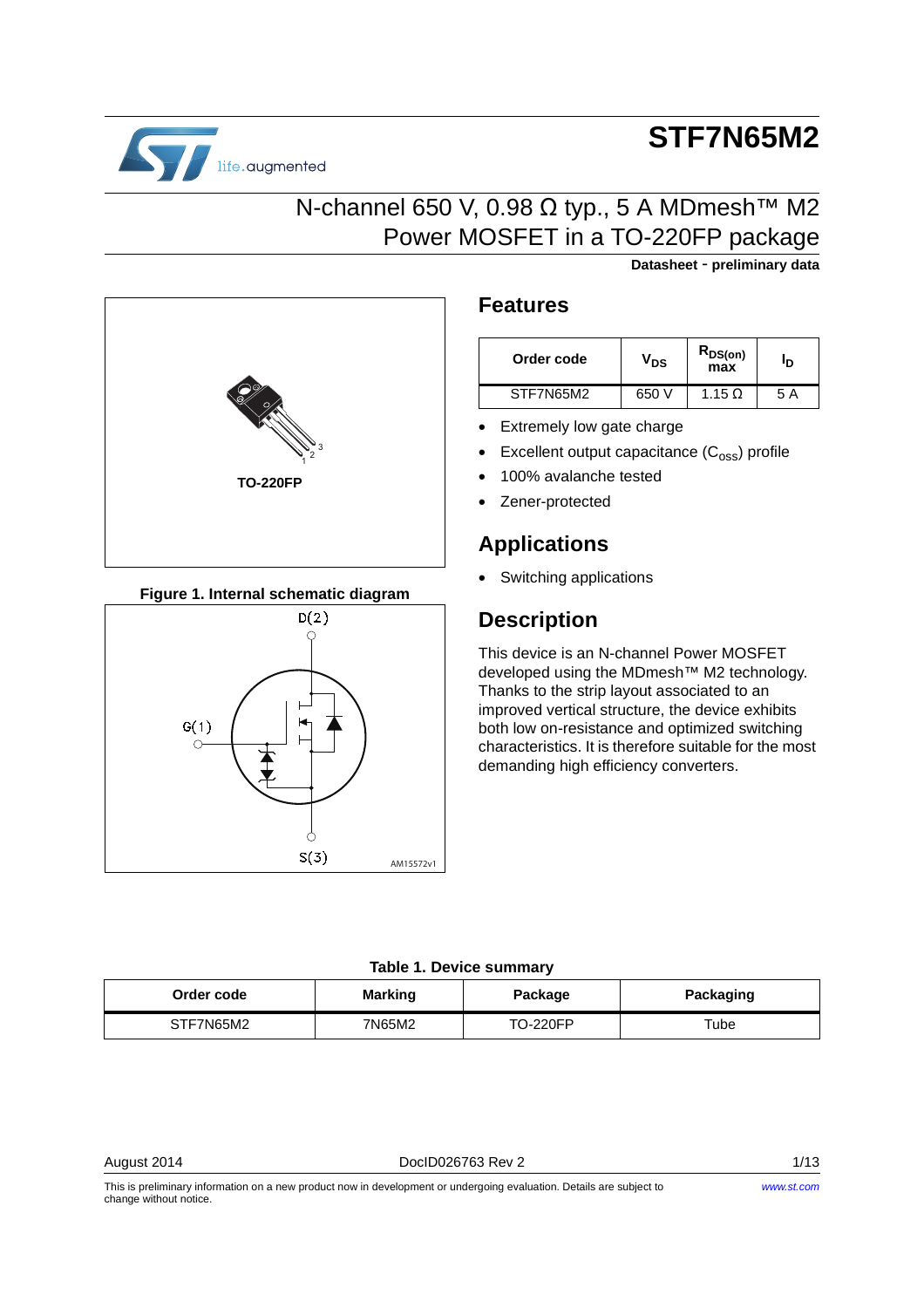## **Contents**

| $1 \quad \blacksquare$  |  |
|-------------------------|--|
| $2^{\circ}$             |  |
|                         |  |
| $\overline{3}$          |  |
| $\overline{\mathbf{4}}$ |  |
| 5                       |  |

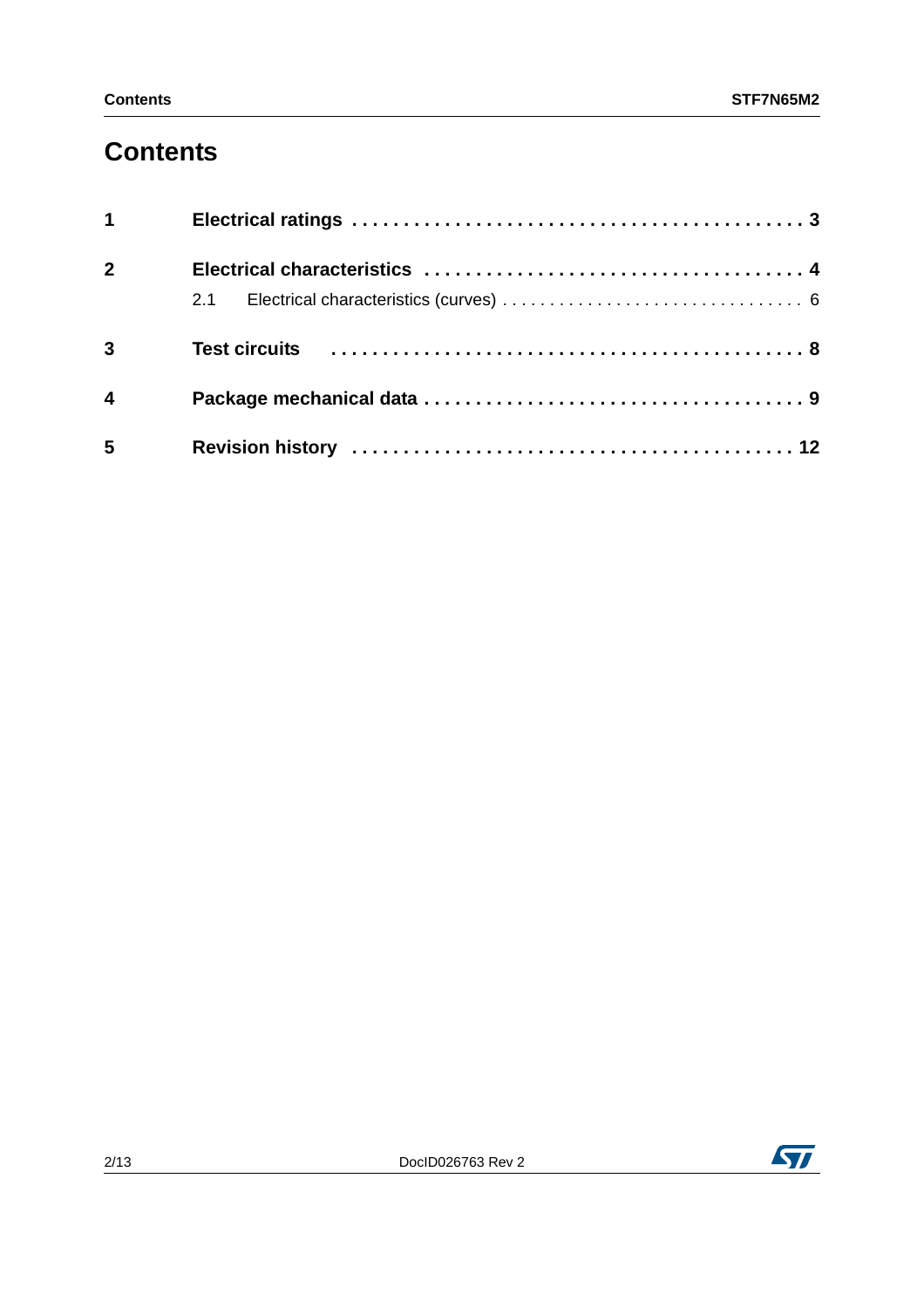# <span id="page-2-0"></span>**1 Electrical ratings**

| Symbol                         | <b>Parameter</b>                                                                                       | Value        | Unit   |
|--------------------------------|--------------------------------------------------------------------------------------------------------|--------------|--------|
| $V_{GS}$                       | Gate-source voltage                                                                                    | ± 25         | V      |
| l <sub>D</sub>                 | Drain current (continuous) at $T_C = 25 °C$                                                            | $5^{(1)}$    | A      |
| I <sub>D</sub>                 | Drain current (continuous) at $T_c = 100 °C$                                                           | $3.2^{(1)}$  | A      |
| I <sub>DM</sub> <sup>(2)</sup> | Drain current (pulsed)                                                                                 | $20^{(1)}$   | A      |
| $P_{TOT}$                      | Total dissipation at $T_C = 25 °C$                                                                     | 20           | W      |
| V <sub>ISO</sub>               | Insulation withstand voltage (RMS) from all three leads to<br>external heat sink (t=1 s; $T_c$ =25 °C) | 2500         | $\vee$ |
| $dv/dt$ <sup>(3)</sup>         | Peak diode recovery voltage slope                                                                      | 15           | V/ns   |
| $dv/dt^{(4)}$                  | MOSFET dv/dt ruggedness                                                                                | 50           |        |
| $T_{\text{stg}}$               | Storage temperature                                                                                    | $-55$ to 150 | °C     |
| T,                             | Max. operating junction temperature                                                                    |              |        |

#### **Table 2. Absolute maximum ratings**

1. Limited by maximum junction temperature.

2. Pulse width limited by safe operating area.

3.  $I_{SD}$  ≤ 5 A, di/dt ≤ 400 A/µs; V<sub>DS peak</sub> < V<sub>(BR)DSS</sub>, V<sub>DD</sub>=400 V

4.  $V_{DS} \le 520 V$ 

#### **Table 3. Thermal data**

| Symbol                | <b>Parameter</b>                        | Value | Unit |
|-----------------------|-----------------------------------------|-------|------|
| $R_{\text{thi-case}}$ | Thermal resistance junction-case max    | 6.25  | °C/W |
| $R_{\text{thi-amb}}$  | Thermal resistance junction-ambient max | 62.5  | °C/W |

#### **Table 4. Avalanche characteristics**

| Symbol          | <b>Parameter</b>                                                                              | Value | Unit |
|-----------------|-----------------------------------------------------------------------------------------------|-------|------|
| <sup>I</sup> AR | Avalanche current, repetitive or not repetitive (pulse width<br>Imited by $T_{\text{imax}}$ ) |       |      |
| $E_{AS}$        | Single pulse avalanche energy (starting $T_i=25^{\circ}C$ , $I_D=I_{AR}$ ;<br>$VDD=50$        | 103   | mJ   |

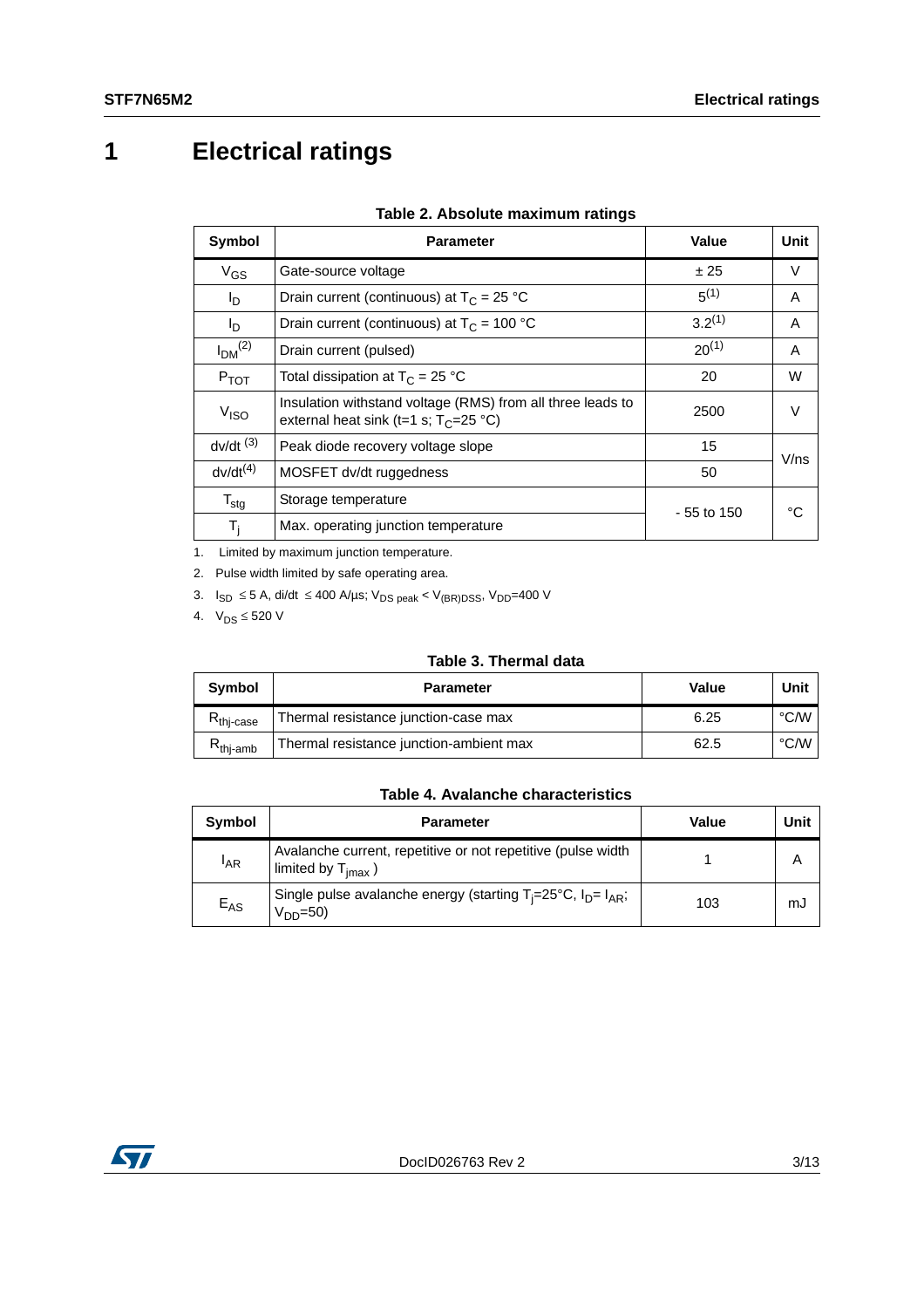## <span id="page-3-0"></span>**2 Electrical characteristics**

 $(T_C = 25 °C$  unless otherwise specified)

<span id="page-3-1"></span>

| Symbol                                                        | <b>Parameter</b>                                   | <b>Test conditions</b>                | Min.           | Typ. | Max. | Unit   |
|---------------------------------------------------------------|----------------------------------------------------|---------------------------------------|----------------|------|------|--------|
| $V_{(BR)DSS}$                                                 | Drain-source<br>breakdown voltage                  | $V_{GS} = 0$ , $I_D = 1$ mA           | 650            |      |      | $\vee$ |
| Zero gate voltage<br><b>I</b> <sub>DSS</sub><br>drain current | $V_{GS} = 0$ , $V_{DS} = 650$ V                    |                                       |                | 1    | μA   |        |
|                                                               | $V_{GS} = 0$ , $V_{DS} = 650$ V,<br>$T_c = 125 °C$ |                                       |                | 100  | μA   |        |
| l <sub>GSS</sub>                                              | Gate-body leakage<br>current                       | $V_{DS} = 0$ , $V_{GS} = \pm 25$ V    |                |      | ±10  | μA     |
| $V_{GS(th)}$                                                  | Gate threshold voltage                             | $V_{DS} = V_{GS}$ , $I_D = 250 \mu A$ | $\overline{2}$ | 3    | 4    | $\vee$ |
| $R_{DS(on)}$                                                  | Static drain-source<br>on-resistance               | $V_{GS}$ = 10 V, $I_D$ = 2.5 A        |                | 0.98 | 1.15 | Ω      |

#### **Table 5. On /off states**

#### **Table 6. Dynamic**

<span id="page-3-2"></span>

| Symbol                           | <b>Parameter</b>                 | <b>Test conditions</b>                       | Min. | Typ. | Max. | <b>Unit</b> |
|----------------------------------|----------------------------------|----------------------------------------------|------|------|------|-------------|
| $C_{\text{iss}}$                 | Input capacitance                |                                              |      | 270  |      | pF          |
| $C_{\text{oss}}$                 | Output capacitance               | $V_{DS}$ = 100 V, f = 1 MHz,<br>$V_{GS} = 0$ |      | 14.5 |      | pF          |
| C <sub>rss</sub>                 | Reverse transfer<br>capacitance  |                                              |      | 0.8  |      | pF          |
| $C_{\rm oss\,eq.}^{\rm}{}^{(1)}$ | Equivalent output<br>capacitance | $V_{DS} = 0$ to 520 V, $V_{GS} = 0$          |      | 108  |      | pF          |
| $R_G$                            | Intrinsic gate<br>resistance     | $f = 1$ MHz open drain                       |      | 7    |      | Ω           |
| $Q_g$                            | Total gate charge                | $V_{DD}$ = 520 V, $I_D$ = 5 A,               |      | 9    |      | nC          |
| $Q_{gs}$                         | Gate-source charge               | $V_{GS}$ = 10 V                              |      | 2.3  |      | nC          |
| $Q_{gd}$                         | Gate-drain charge                | (see Figure 15)                              |      | 4.3  |      | nC          |

1.  $\,$  C<sub>oss eq.</sub> is defined as a constant equivalent capacitance giving the same charging time as C<sub>oss</sub> when V<sub>DS</sub> increases from 0 to 80%  $\rm V_{DSS}$ 

**Table 7. Switching times**

<span id="page-3-3"></span>

| Symbol       | <b>Parameter</b>    | <b>Test conditions</b>                                                   | Min. | Typ. | Max. | Unit |
|--------------|---------------------|--------------------------------------------------------------------------|------|------|------|------|
| $I_{d(on)}$  | Turn-on delay time  |                                                                          |      | 8    | -    | ns   |
| t,           | Rise time           | $V_{DD}$ = 325 V, $I_D$ = 2.5 A,<br>$R_G = 4.7 \Omega$ , $V_{GS} = 10 V$ |      | 20   | -    | ns   |
| $I_{d(Off)}$ | Turn-off delay time | (see Figure 14 and 19)                                                   |      | 30   | -    | ns   |
| t۴           | Fall time           |                                                                          |      | 20   |      | ns   |

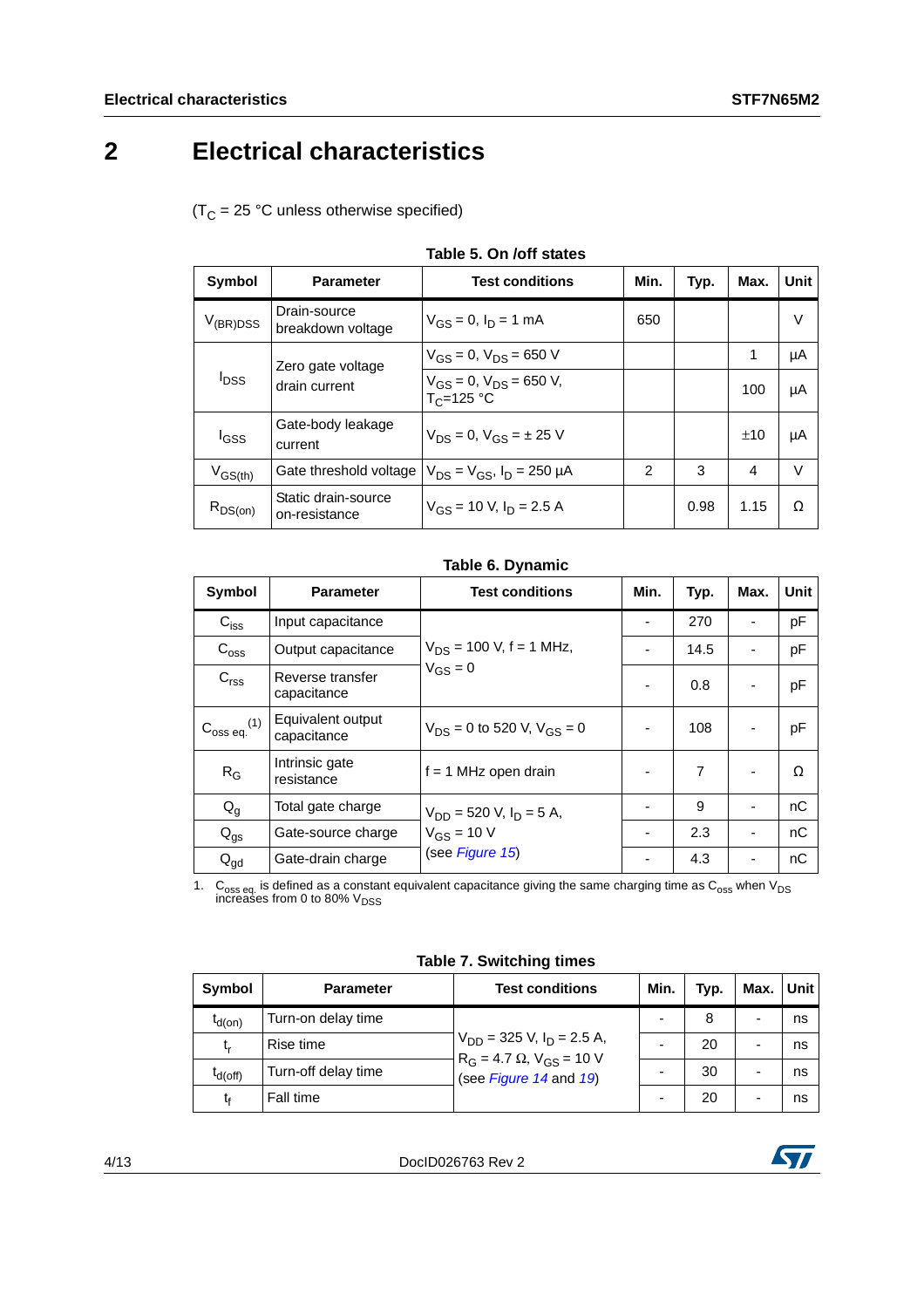<span id="page-4-0"></span>

| Symbol                   | <b>Parameter</b>              | <b>Test conditions</b>                                              | Min. | Typ. | Max. | Unit    |
|--------------------------|-------------------------------|---------------------------------------------------------------------|------|------|------|---------|
| $I_{SD}$                 | Source-drain current          |                                                                     |      |      | 5    | A       |
| $I_{SDM}$ <sup>(1)</sup> | Source-drain current (pulsed) |                                                                     |      |      | 20   | A       |
| $V_{SD}$ <sup>(2)</sup>  | Forward on voltage            | $I_{SD} = 5 A$ , $V_{GS} = 0$                                       |      |      | 1.6  | $\vee$  |
| $t_{rr}$                 | Reverse recovery time         |                                                                     |      | 275  |      | ns      |
| $Q_{rr}$                 | Reverse recovery charge       | $I_{SD} = 5$ A, di/dt = 100 A/µs<br>$V_{DD}$ = 60 V (see Figure 19) |      | 1.62 |      | $\mu$ C |
| <b>IRRM</b>              | Reverse recovery current      |                                                                     |      | 11.8 |      | A       |
| $t_{rr}$                 | Reverse recovery time         | $I_{SD} = 5$ A, di/dt = 100 A/µs                                    |      | 430  |      | ns      |
| $Q_{rr}$                 | Reverse recovery charge       | $V_{DD}$ = 60 V, T <sub>i</sub> = 150 °C                            |      | 2.54 |      | μC      |
| <sup>I</sup> RRM         | Reverse recovery current      | (see Figure 19)                                                     |      | 11.9 |      | A       |

**Table 8. Source drain diode**

1. Pulse width limited by safe operating area.

2. Pulsed: pulse duration =  $300 \,\mu s$ , duty cycle  $1.5\%$ 

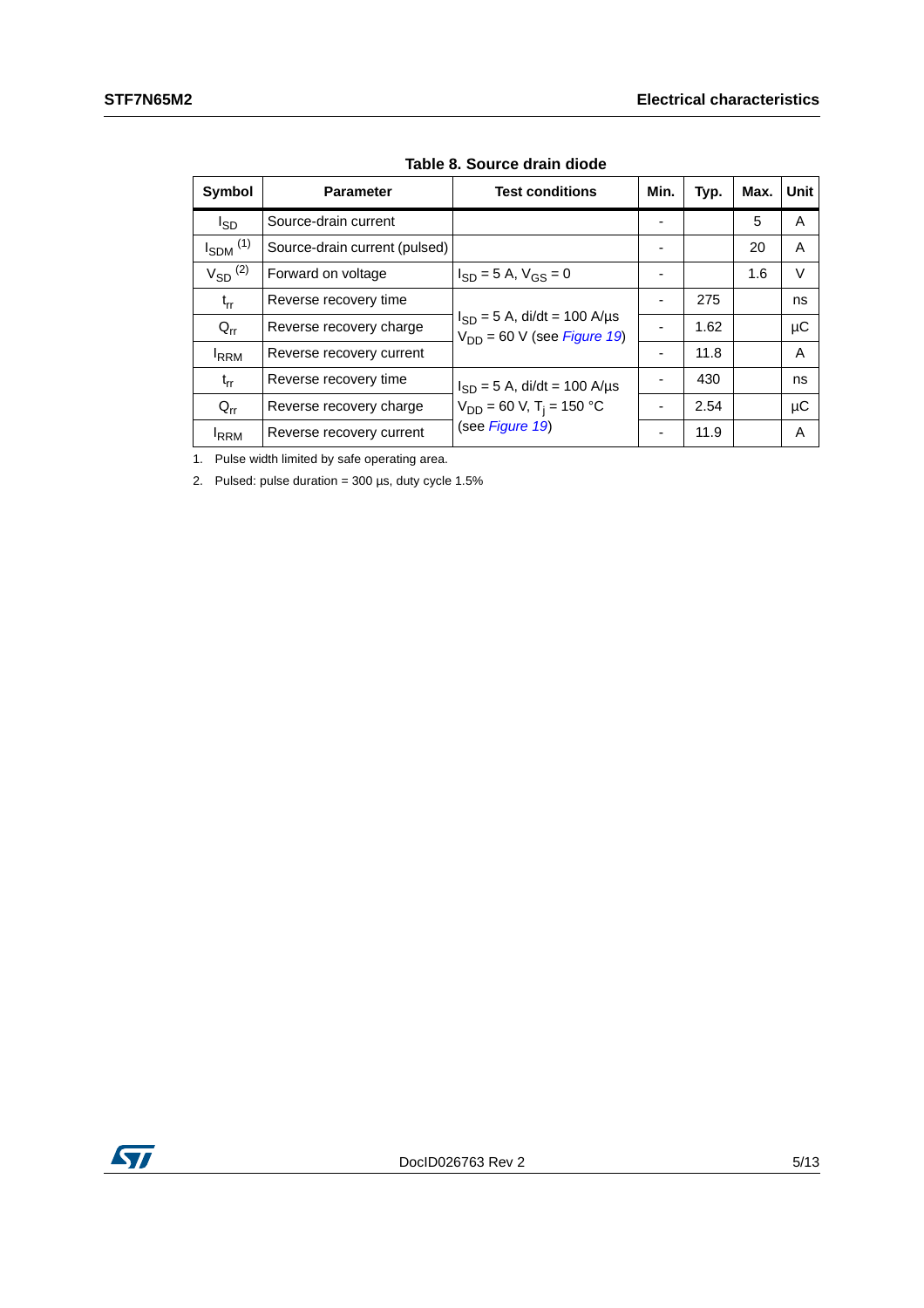### <span id="page-5-0"></span>**2.1 Electrical characteristics (curves)**





**Figure 6. Gate charge vs gate-source voltage Figure 7. Static drain-source on-resistance**



**Figure 3. Thermal impedance** 



**Figure 4. Output characteristics Figure 5. Transfer characteristics**







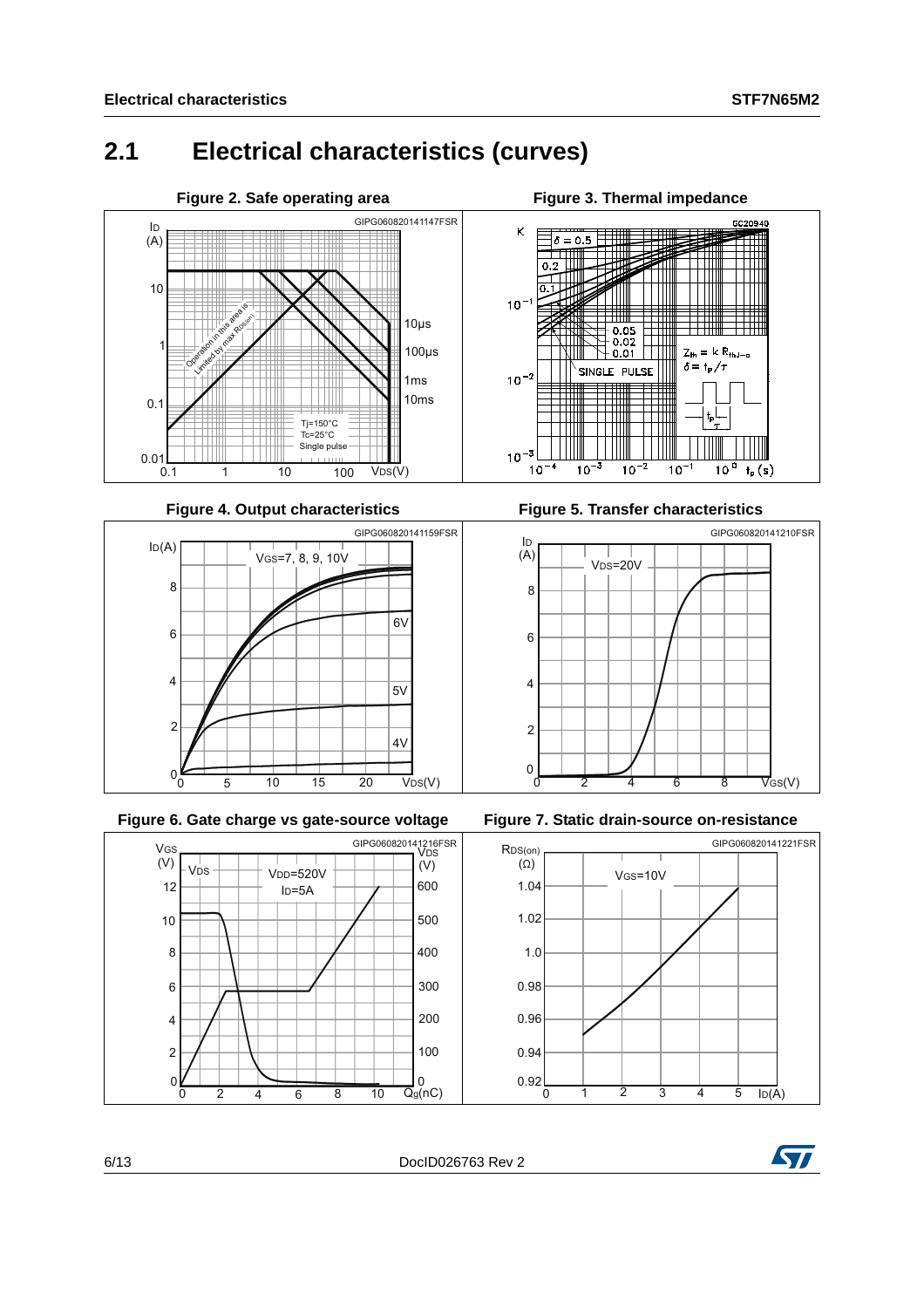

**Figure 10. Normalized gate threshold voltage vs temperature**



**Figure 12. Source-drain diode forward characteristics**











Figure 13. Normalized V<sub>(BR)DSS</sub> vs temperature



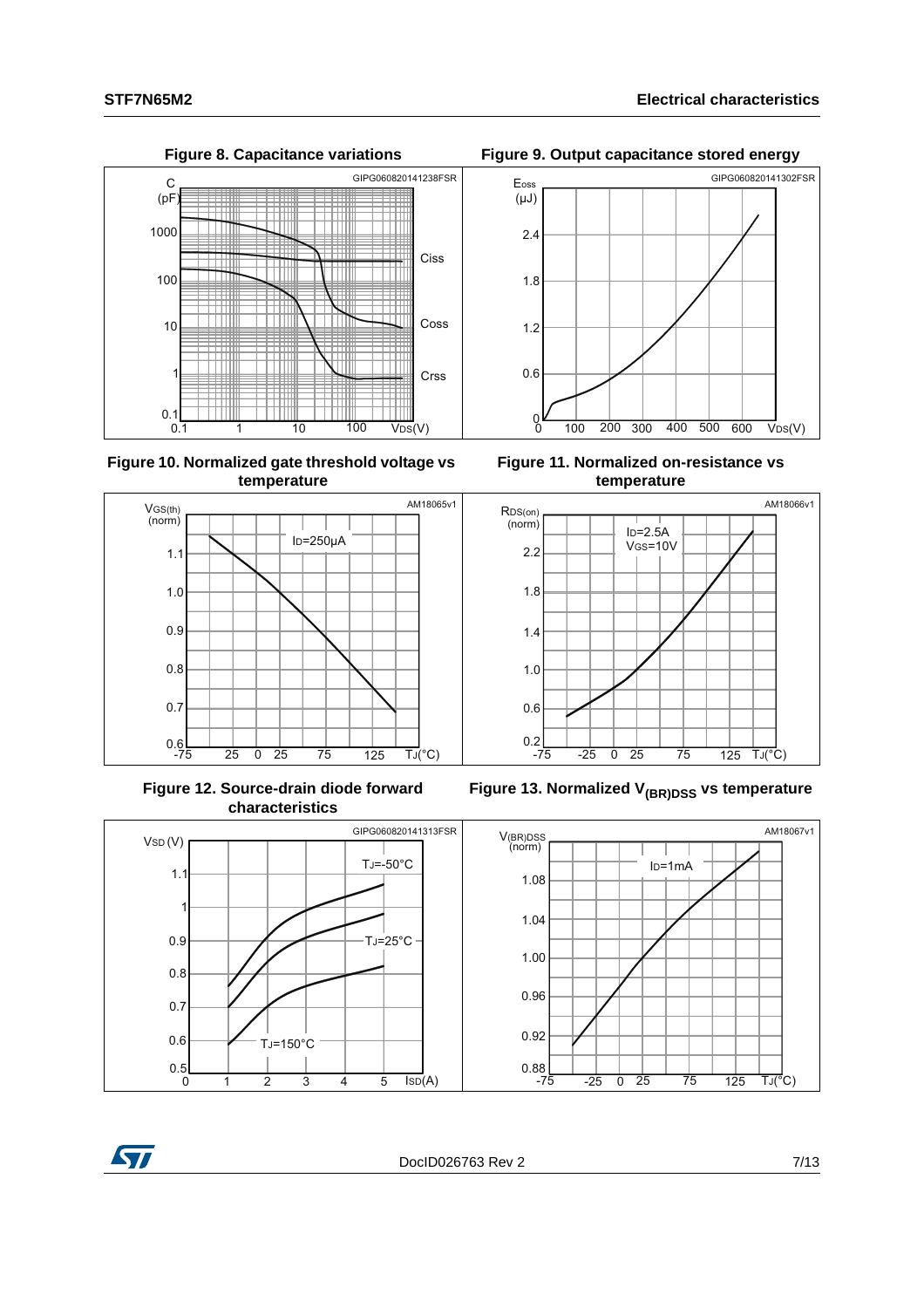### <span id="page-7-0"></span>**3 Test circuits**

<span id="page-7-2"></span>**Figure 14. Switching times test circuit for resistive load**



**Figure 16. Test circuit for inductive load switching and diode recovery times**



**Figure 18. Unclamped inductive waveform Figure 19. Switching time waveform**



#### **Figure 15. Gate charge test circuit**

<span id="page-7-1"></span>







<span id="page-7-3"></span>

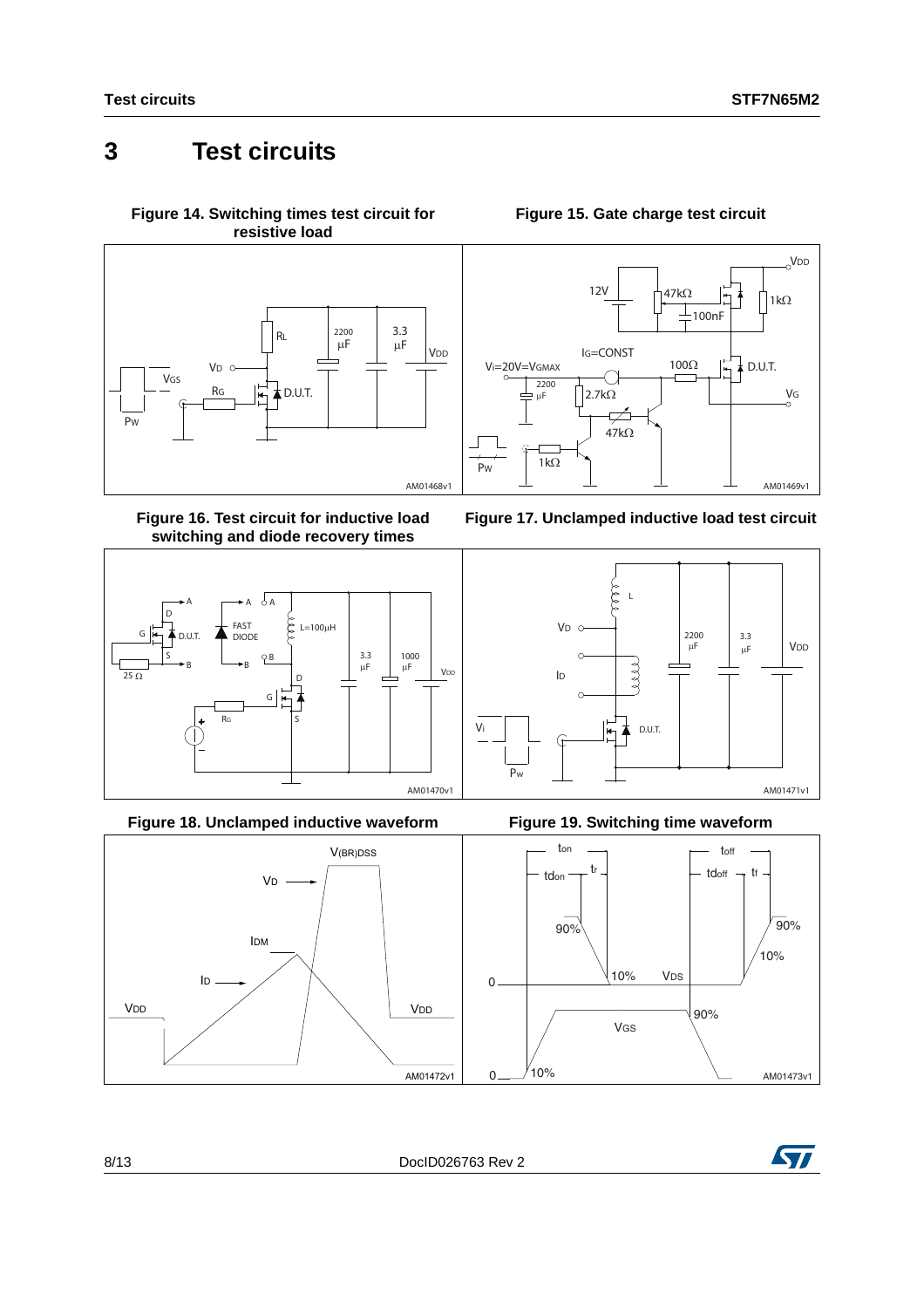### <span id="page-8-0"></span>**4 Package mechanical data**

In order to meet environmental requirements, ST offers these devices in different grades of ECOPACK $^{\circledR}$  packages, depending on their level of environmental compliance. ECOPACK $^{\circledR}$ specifications, grade definitions and product status are available at: *[www.st.com](http://www.st.com)*. ECOPACK® is an ST trademark.

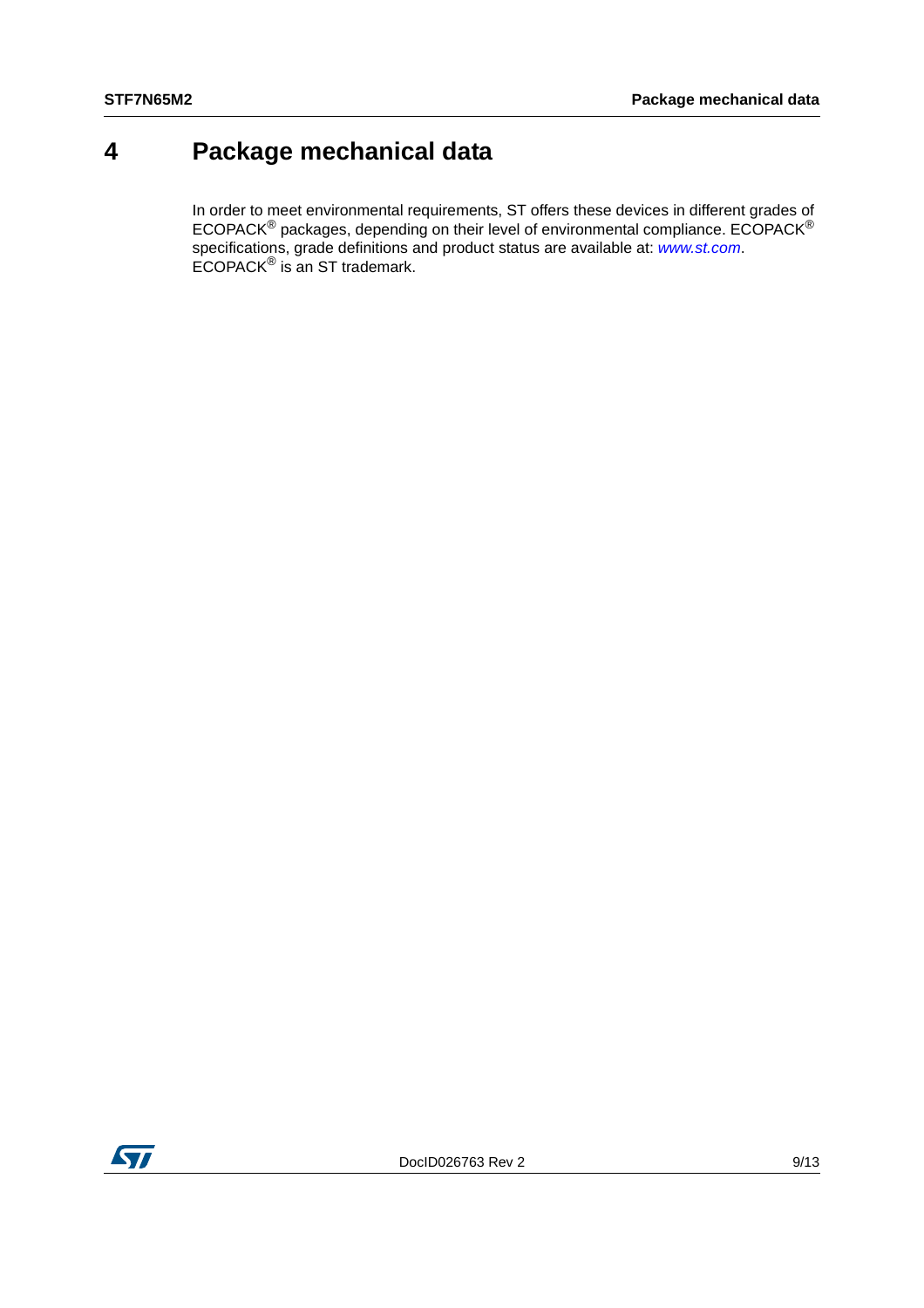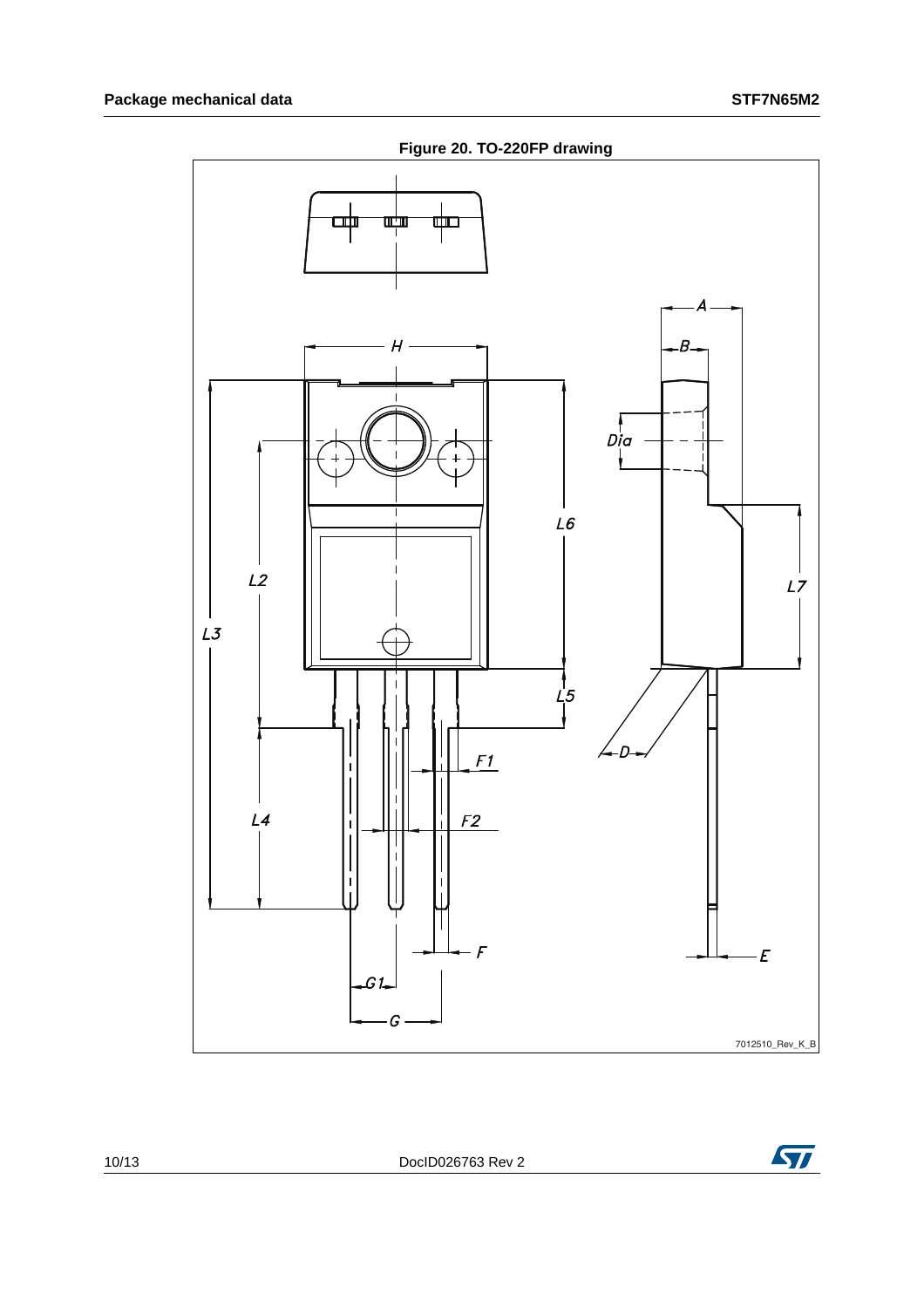|                           |                 | $\mathop{\text{mm}}\nolimits$ |              |
|---------------------------|-----------------|-------------------------------|--------------|
| Dim.                      | Min.            | Typ.                          | Max.         |
| $\mathsf A$               | 4.4             |                               | 4.6          |
| $\sf B$                   | $2.5\,$         |                               | $2.7\,$      |
| D                         | $2.5\,$         |                               | 2.75         |
| $\mathsf E$               | 0.45            |                               | $0.7\,$      |
| $\mathsf F$               | 0.75            |                               | $\mathbf{1}$ |
| F1                        | 1.15            |                               | 1.70         |
| F <sub>2</sub>            | 1.15            |                               | 1.70         |
| G                         | 4.95            |                               | 5.2          |
| G <sub>1</sub>            | $2.4\,$         |                               | 2.7          |
| $\boldsymbol{\mathsf{H}}$ | 10 <sub>1</sub> |                               | 10.4         |
| L2                        |                 | $16\,$                        |              |
| L <sub>3</sub>            | 28.6            |                               | $30.6\,$     |
| $\mathsf{L}4$             | 9.8             |                               | 10.6         |
| L <sub>5</sub>            | 2.9             |                               | 3.6          |
| $\mathsf{L}6$             | 15.9            |                               | 16.4         |
| $\mathsf{L}7$             | 9               |                               | 9.3          |
| $\boldsymbol{\theta}$     | 3               |                               | $3.2\,$      |

**Table 9. TO-220FP mechanical data**

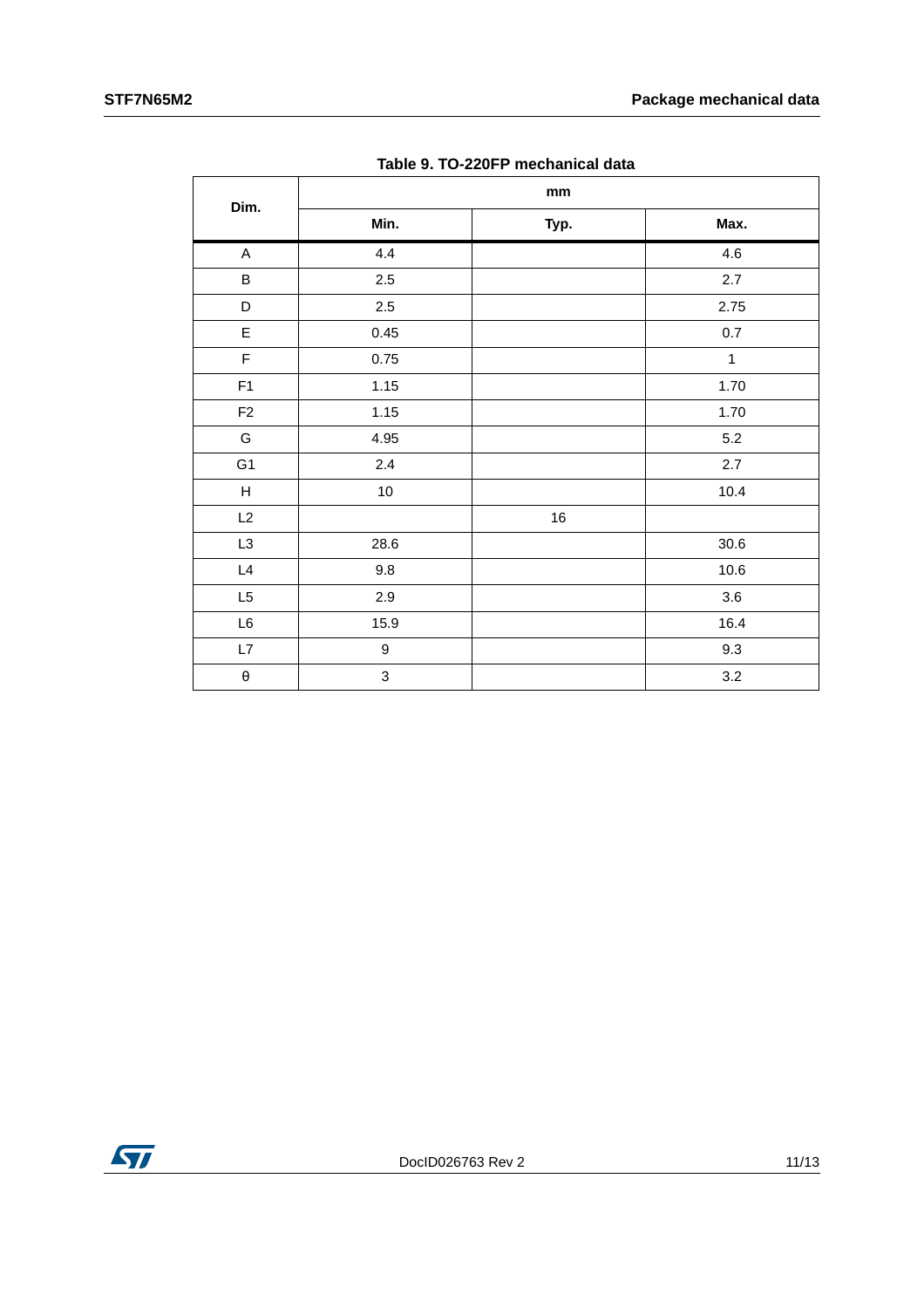# <span id="page-11-0"></span>**5 Revision history**

| Date        | <b>Revision</b> | <b>Changes</b>                                                                                                                                                                                                   |
|-------------|-----------------|------------------------------------------------------------------------------------------------------------------------------------------------------------------------------------------------------------------|
| 29-Jul-2014 |                 | First release.                                                                                                                                                                                                   |
| 07-Aug-2014 | 2               | Updated $R_{DS(on)}$ and typical values in Table 5: On /off states,<br>Table 6: Dynamic, Table 7: Switching times and Table 8: Source<br>drain diode.<br>Added Section 2.1: Electrical characteristics (curves). |

### **Table 10. Document revision history**